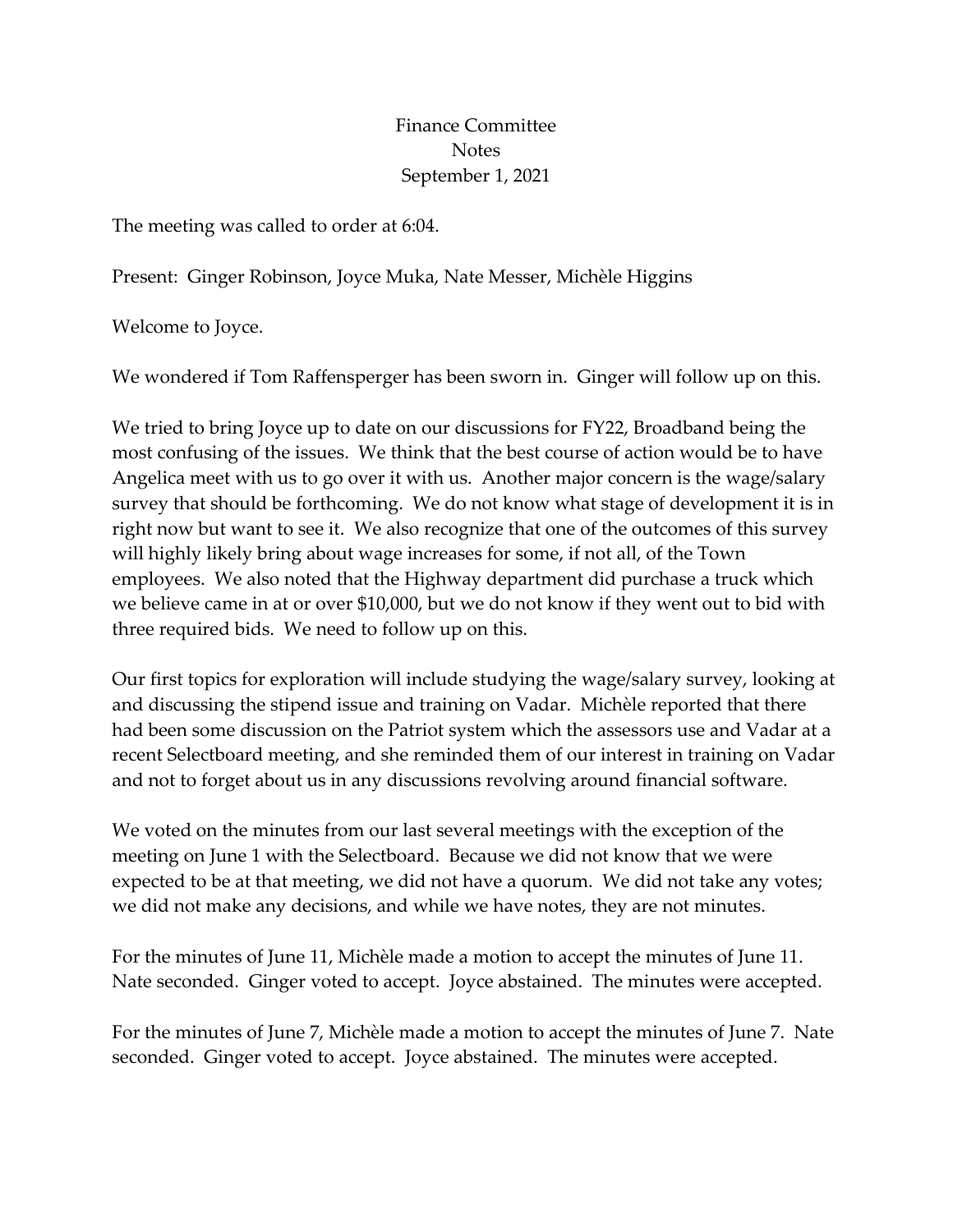For the minutes of June 2, Michèle made a motion to accept the minutes of June 2. Nate seconded. Ginger voted to accept. Joyce abstained. The minutes were accepted.

For the minutes of May 26, we note that we need to follow up to make sure that raises were given, specifically who received how much money. We want to make sure that there is a budget process in the PD. Michèle made a motion to accept the minutes of May 26. Nate seconded. Ginger voted to accept. Joyce abstained. The minutes were accepted.

For the minutes of May 25, there was a discussion about the PD and the FD. We support the idea that there should be more EMT's on the Police Department. We feel should have a more robust Fire Department and that the issue of pay is serious. Michèle made a motion to accept the minutes of May 25. Nate seconded. Ginger voted to accept. Joyce abstained. The minutes were accepted.

For the minutes of May 24, Michèle made a motion to accept the minutes of May 24. Nate seconded. Ginger voted to accept. Joyce abstained. The minutes were accepted.

For the minutes of May 19, Michèle made a motion to accept the minutes of May 19. Nate seconded. Ginger voted to accept. Joyce abstained. The minutes were accepted.

For the minutes of May 17, Michèle made a motion to accept the minutes of May 17. Nate seconded. Ginger voted to accept. Joyce abstained. The minutes were accepted.

We want to invite Angelica to our next meeting which we have tentatively scheduled for November 3. (We will also approve these minutes at that time. If anyone wants to see them, they just need to ask either Ginger or Michèle for a draft version.)

Our first topics of discussion will be to check into raises. Look at the expenditure reports and study the formats. We want to check in with the Enterprise Fund and get a "tutorial" from Angelica. We want to look at all the accounts, balances and funds stabilization, building, highway, etc.

Ginger will ask Selectboard about Vadar/training and will also ask about the wage/salary report.

Michèle mentioned that in our budget process for the next year, we need to make clear to the departments that we are LISTENING to them. We are neither agreeing nor disagreeing with their proposals. She said that at least two departments seemed to be